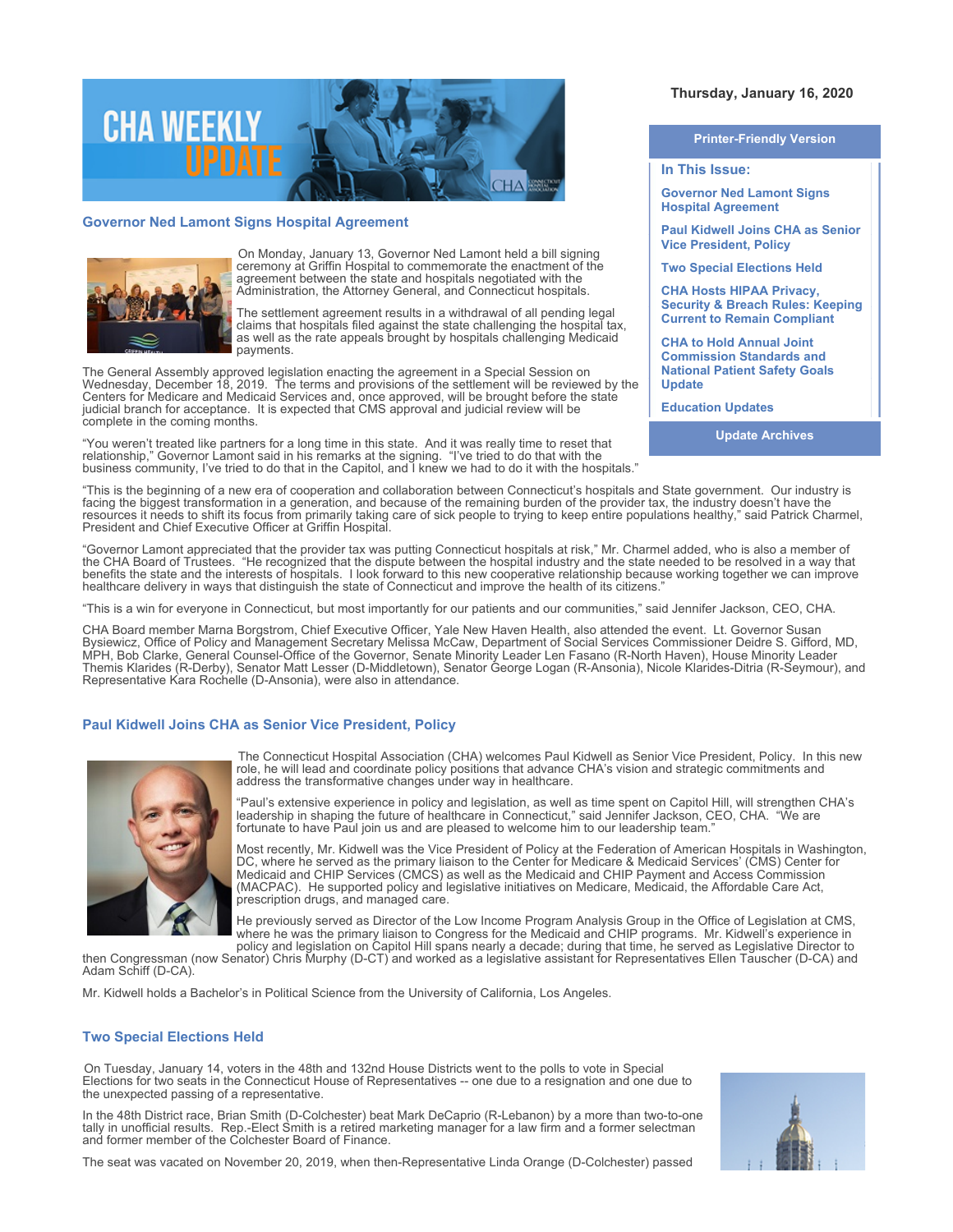away after a short illness. The 48th House District includes portions of Colchester, Lebanon, Mansfield, and Windham.

In the 132nd House District, Republican Brian Farnen beat Democrat Jennifer Leeper by an unofficial vote of 2,460 to 2,378. Rep.-elect Farnen is a Representative Town Meeting member in Fairfield and is General Counsel and Chief Legal Officer at the Connecticut Green Bank. The 132nd House District includes a portion of Fairfield. The 132nd House seat was vacated by former State Rep. Brenda Kupchick (R-Fairfield), who resigned after winning a race for First Selectman in Fairfield.

Results are considered unofficial until certified by Secretary of the State Denise Merrill, at which time the newly elected Representatives will be sworn into office.

A final Special Election will be held on Tuesday, January 21, 2020, to fill the vacancy created when former State Rep. Fred Camillio (R-Greenwich) resigned after being elected as Greenwich's First Selectman.

Currently, the Democrats hold a 91-59 majority in the House.

# **CHA Hosts HIPAA Privacy, Security & Breach Rules: Keeping Current to Remain Compliant**

On Thursday, January 9, CHA held an educational program: *HIPAA Privacy, Security & Breach Rules: Keeping Current to Remain Compliant,* led by attorney Jennifer Cox of Cox & Osowiecki.

In 1996, the Health Insurance Portability and Accountability Act (HIPAA) led to the creation of a privacy rule that established national standards for the protection of certain protected health information (PHI), and a security rule that established a national set of standards for protecting certain PHI that is held or transferred in electronic form.

The Act was last updated in 2013, and additional updates are anticipated this year.

HIPAA is not just a medical records issue, it creates civil rights, Ms. Cox stated in her presentation to the more than 40 attendees, which included representation from hospital risk management and compliance, information technology, and legal counsel.

In her discussion, Ms. Cox covered the major privacy and security components of HIPAA, and offered best practices for compliance.

The program, co-sponsored with the Connecticut Association for Healthcare Executives, also reviewed guidance and HIPAA enforcement penalties from the Office for Civil Rights.

## **CHA to Hold Annual Joint Commission Standards and National Patient Safety Goals Update**

CHA's annual *The Joint Commission Standards and National Patient Safety Goals Update* will be held on Wednesday, January 22, 2020. [Event Registration](https://cthosp.org/eventcalendar/index.cfm?action=register&date=43852&id=839)

The full-day program will feature national safety expert Diana Scott, Senior Director of Accreditation at Vizient, who will outline The Joint Commission's (TJC's) new standards and national patient safety goals for 2020, and challenges from 2019 with strategies for compliance. Ms. Scott will also review CMS focus areas, as well as best practices for a successful survey.

CHA is also pleased to have Lisa DiBlasi Moorehead, The Joint Commission's Associate Nurse Executive, who will provide an overview of the changes implemented by TJC.

Attendees will also receive information on compliance data and on challenging accreditation standards in Connecticut hospitals.

## **Education Updates**

#### **Lean Principles: Process Flow and Value Stream Mapping in Healthcare**

Monday, February 3, 2020 Monday, February 10, 2020 9:00 a.m. - 2:00 p.m. **[View Brochure](https://cthosp.org/eventcalendar/uploads/Lean%20Principles%20brochure-Feb2020.pdf) | [Event Registration](https://cthosp.org/eventcalendar/index.cfm?action=register&date=43864&id=840)** 

As the demands of health reform drive change in all areas of healthcare delivery, hospital leaders are focused on transforming their organizations through strategies that simultaneously increase revenue and sharply reduce costs. Lean principles offer leaders a management system and methodology that improves team engagement, eliminates road blocks, and allows hospitals to improve the quality of care for patients by reducing errors and waste streams, including wait times. It is a systematic approach to reducing costs and risks, while simultaneously setting the stage for growth and expansion.

*Please note: this is a two-session program; participants should attend both sessions.* 

## **HRO Fair and Just Accountability**

Tuesday, February 4, 2020 9:00 a.m. - 12:15 p.m. [Event Registration](https://cthosp.org/eventcalendar/index.cfm?action=register&date=43865&id=845)

CHA's *HRO Fair and Just Accountability* program, geared toward Human Resources executives and others who manage people, will train staff to review performance from a standardized perspective when there is an adverse event – to focus on the behavior rather than the outcome.

*This program is only open to CHA HRO members.*

#### **HRO Apparent Cause Analysis**

Tuesday, February 4, 2020 1:00 p.m. - 4:15 p.m. [Event Registration](https://cthosp.org/eventcalendar/index.cfm?action=register&date=43865&id=846)

*HRO Apparent Cause Analysis* will focus on how to conduct an Apparent Cause Analysis (ACA). ACA methodology is used to evaluate and better understand the causes of precursor events at the microsystem level. Analyzing events using this tool will help direct the front-line leader to the appropriate improvement activities. After attending this program, participants can serve as a local expert and provide coaching on ACAs to others in their setting.